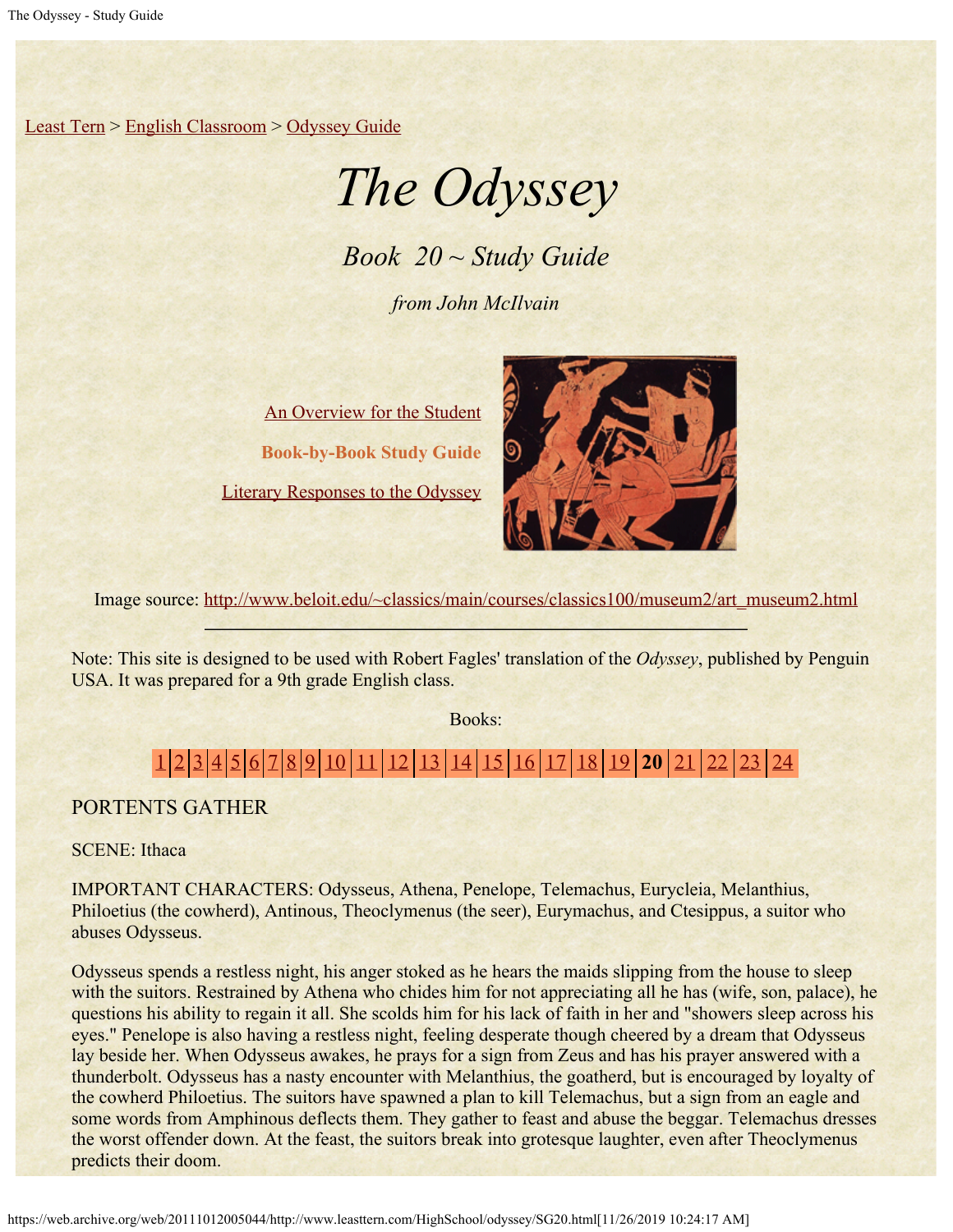### PAY ATTENTION TO:

- Odysseus' "seething anger";
- the behavior of the maids;
- his self-control;
- Penelope's prayer;
- Zeus' omen; Melanthius' continuing abusiveness contrasted with the cowherd's talk with the beggar;
- the cowherd's affection for Odysseus;
- Telemachus' behavior all of which suggests he has become a man;
- Athena's role;
- the prophecy of Theoclymenus;
- the "manic" behavior of the suitors.

#### QUESTIONS:

- 1. What does Athena do in this book to boost Odysseus' spirits? To test them?
- 2. Why are the stranger's interactions with Melanthius and Philoetius placed one after the other?
- 3. What does Philoetius have in common with Melanthius and Eumaeus?
- 4. How is Odysseus insulted by Cteppis? How does Odysseus react? Telemachus?
- 5. Why do the suitors behave even more inappropriately than usual?
- 6. What is Penelope doing at the end of the book?

#### QUOTATIONS TO REMEMBER:

| The heart inside in growled low with rage,<br>as a bitch mounting over her weak defenseless puppies<br>growls, facing a stranger, bristling for a showdown -<br>so he growled from his depths, hackles rising at their outrage.<br>But he struck his chest and curbed his fighting heart:<br>Bear up old heart! You've borne worse, far worse" | (15)  |
|------------------------------------------------------------------------------------------------------------------------------------------------------------------------------------------------------------------------------------------------------------------------------------------------------------------------------------------------|-------|
| "What if I kill them - thanks to you and Zeus -<br>how do I run away from their avengers?<br>Show me the way, I ask you."<br>"Impossible man!"<br>Athena bantered, the godless' eyes ablaze.<br>Others are quick to trust a weaker comrade.<br>But I am a goddess"                                                                             | (44)  |
| [Penelope] "Artemis with your glossy braids, come shoot me dead -<br>so I can plunge beneath this loathsome earth                                                                                                                                                                                                                              | (89)  |
| with the image of Odysseus vivid in my mind."                                                                                                                                                                                                                                                                                                  |       |
| [Odysseus] "Father Zeus show me a sign"                                                                                                                                                                                                                                                                                                        | (109) |
| And Zeus in all his wisdom heard that prayer.<br>He thundered at once, out of the clear blue heavens<br>high above the clouds, and Odysseus' spirit listened.                                                                                                                                                                                  | (114) |